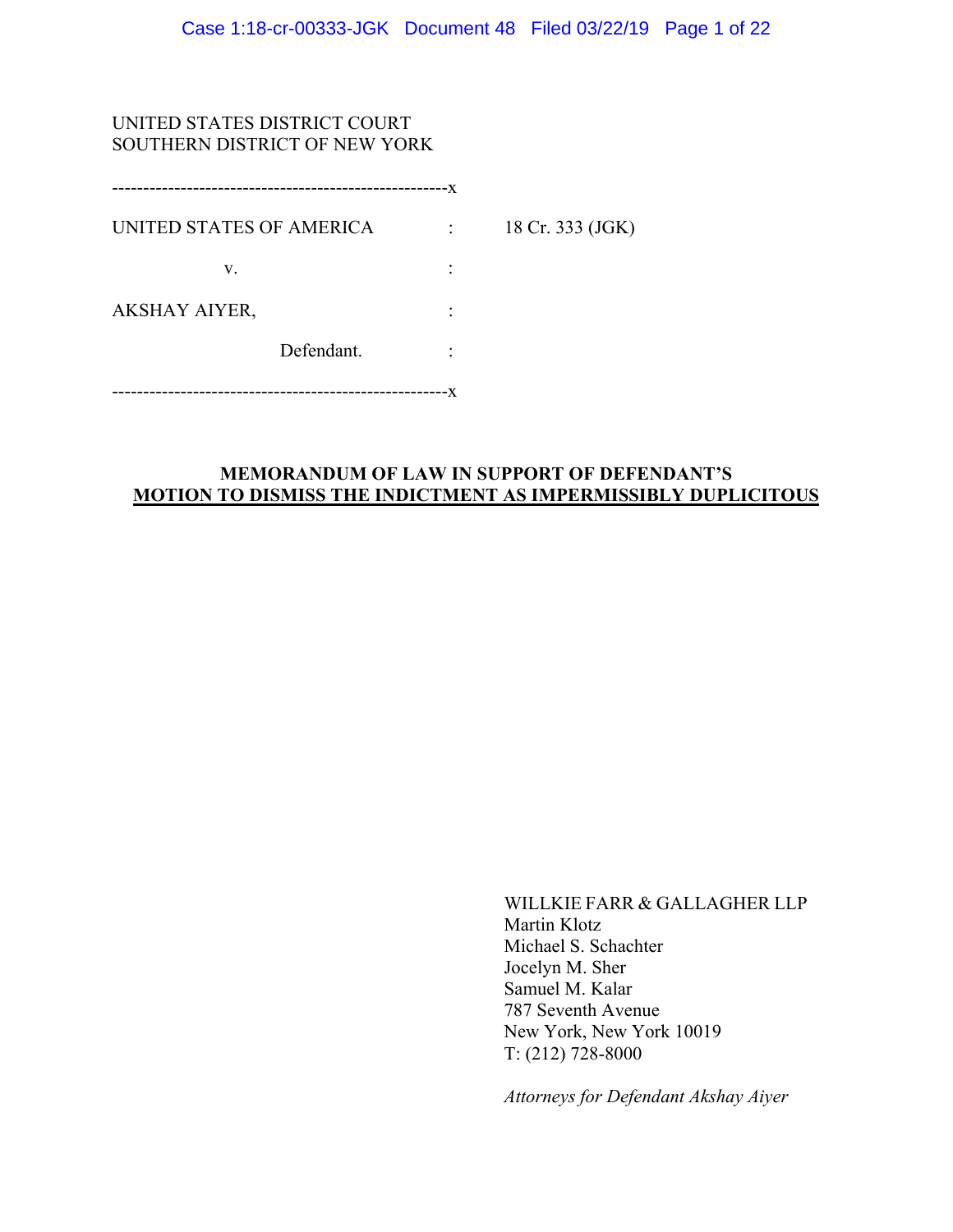# TABLE OF CONTENTS

| I.      |                 |                                                                                                                                                |  |
|---------|-----------------|------------------------------------------------------------------------------------------------------------------------------------------------|--|
| $\prod$ |                 | The Indictment Challenges Many Different Types Of Conduct That Occurred At                                                                     |  |
|         | A.              | The Indictment Challenges Four Different Behaviors That Are Potentially                                                                        |  |
|         | B.              | The Indictment Charges Multiple Types Of Information Sharing And<br>Other Coordinated Activity That Are Subject To Rule Of Reason              |  |
|         | $C$ .           | The Indictment Challenges Information Sharing Or Coordinated Trading<br>Where The Relationship Between The Parties Is A Vertical, Buyer-Seller |  |
|         | D.              | On A Standalone Basis, Many Of The Behaviors Challenged By The<br>Indictment Could Not Be Prosecuted For Statute Of Limitations Reasons11      |  |
| III.    |                 |                                                                                                                                                |  |
|         | A.              |                                                                                                                                                |  |
|         | B.              |                                                                                                                                                |  |
|         | $\mathcal{C}$ . |                                                                                                                                                |  |
| IV.     |                 | No Alternative Remedies Can Alleviate The Prejudice Mr. Aiyer Would Suffer If                                                                  |  |
|         |                 |                                                                                                                                                |  |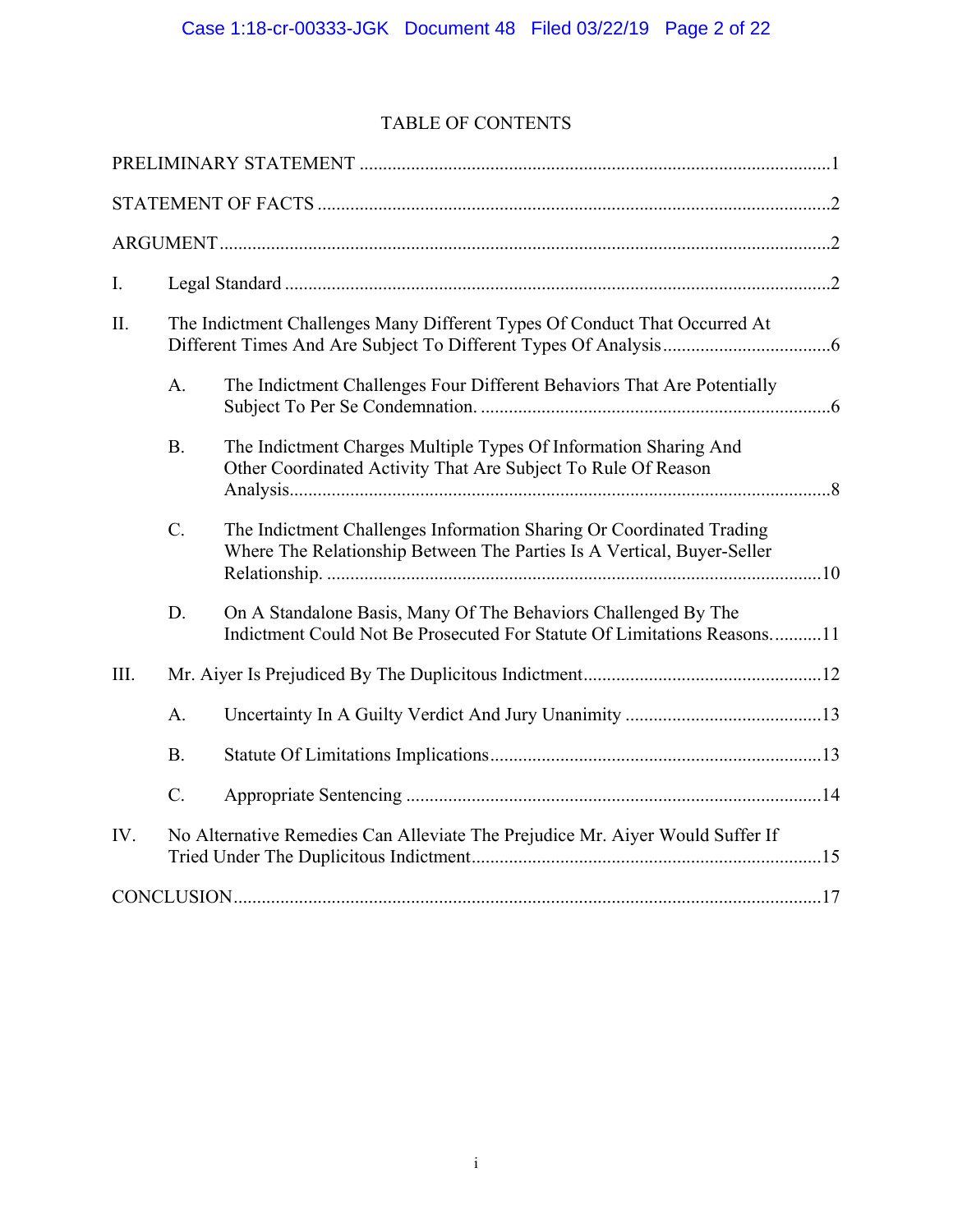# **TABLE OF AUTHORITIES**

| Case                                                                                                        | Page(s) |
|-------------------------------------------------------------------------------------------------------------|---------|
| Apex Oil Co. v. DiMauro,                                                                                    |         |
| Board of Trade of City of Chicago v. United States,                                                         |         |
| Black v. United States,                                                                                     |         |
| Gatt Comme'ns, Inc. v. PMC Assocs., L.L.C.,<br>No. 10 CIV. 8 DAB, 2011 WL 1044898 (S.D.N.Y. Mar. 10, 2011), |         |
| Leegin Creative Leather Prods., Inc. v. PSKS, Inc.,                                                         |         |
| Mooney v. AXA Advisors, L.L.C.,                                                                             |         |
| Polk Bros., Inc. v. Forest City Enterprises, Inc.,                                                          |         |
| State Oil Co. v. Khan,                                                                                      |         |
| Texaco Inc. v. Dagher,                                                                                      |         |
| United States v. Abakporo,                                                                                  |         |
| United States v. Aracri,                                                                                    |         |
| United States v. Beard,                                                                                     |         |
| United States v. Bell,                                                                                      |         |
| United States v. Burfoot,                                                                                   |         |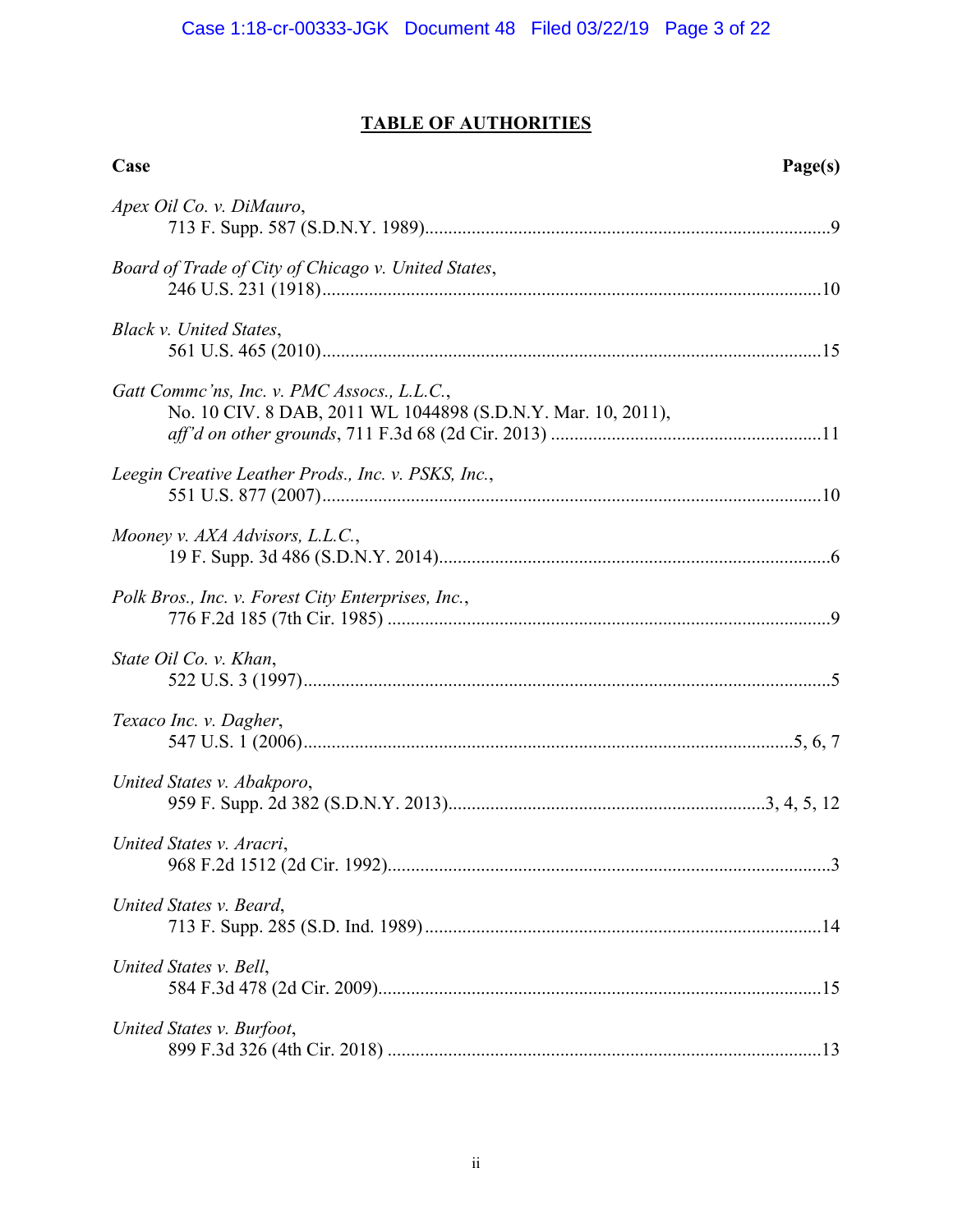# Case 1:18-cr-00333-JGK Document 48 Filed 03/22/19 Page 4 of 22

| United States v. Cataldo,                   |  |
|---------------------------------------------|--|
| United States v. Margiotta,                 |  |
| United States v. Murray,                    |  |
| United States v. Nachamie,                  |  |
| United States v. Olmeda,                    |  |
| United States v. Pierce,                    |  |
| United States v. SKW Metals & Alloys, Inc., |  |
| United States v. Stavroulakis,              |  |
| United States v. Sturdivant,                |  |
| United States v. Tutino,                    |  |
| United States v. Ulbricht,                  |  |
| United States v. U.S. Gypsum Co.,           |  |
| United States v. Wilson,                    |  |
| United States v. Wirsing,                   |  |
| United States v. Yakobowicz,                |  |
| <b>Statues, Rules and Regulations</b>       |  |
|                                             |  |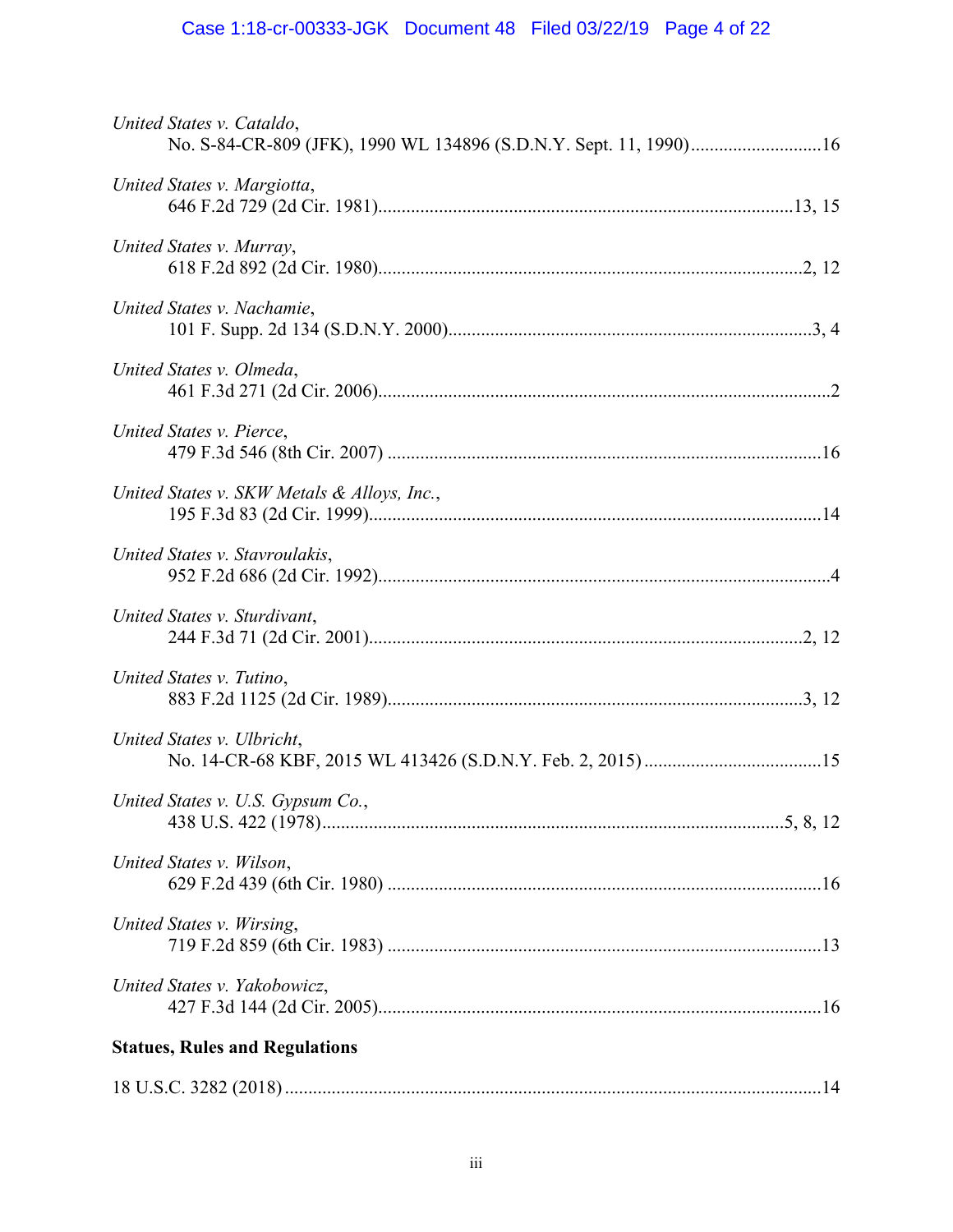# Case 1:18-cr-00333-JGK Document 48 Filed 03/22/19 Page 5 of 22

| Charles Alan Wright & Arthur R. Miller, 3 Fed. Prac. & Proc. Crim. § 512 (4th ed.) 16 |  |
|---------------------------------------------------------------------------------------|--|
| <b>Other Authorities</b>                                                              |  |
|                                                                                       |  |
| U.S. DEPARTMENT OF JUSTICE ANTITRUST RESOURCE MANUAL (Nov. 2017)4, 7                  |  |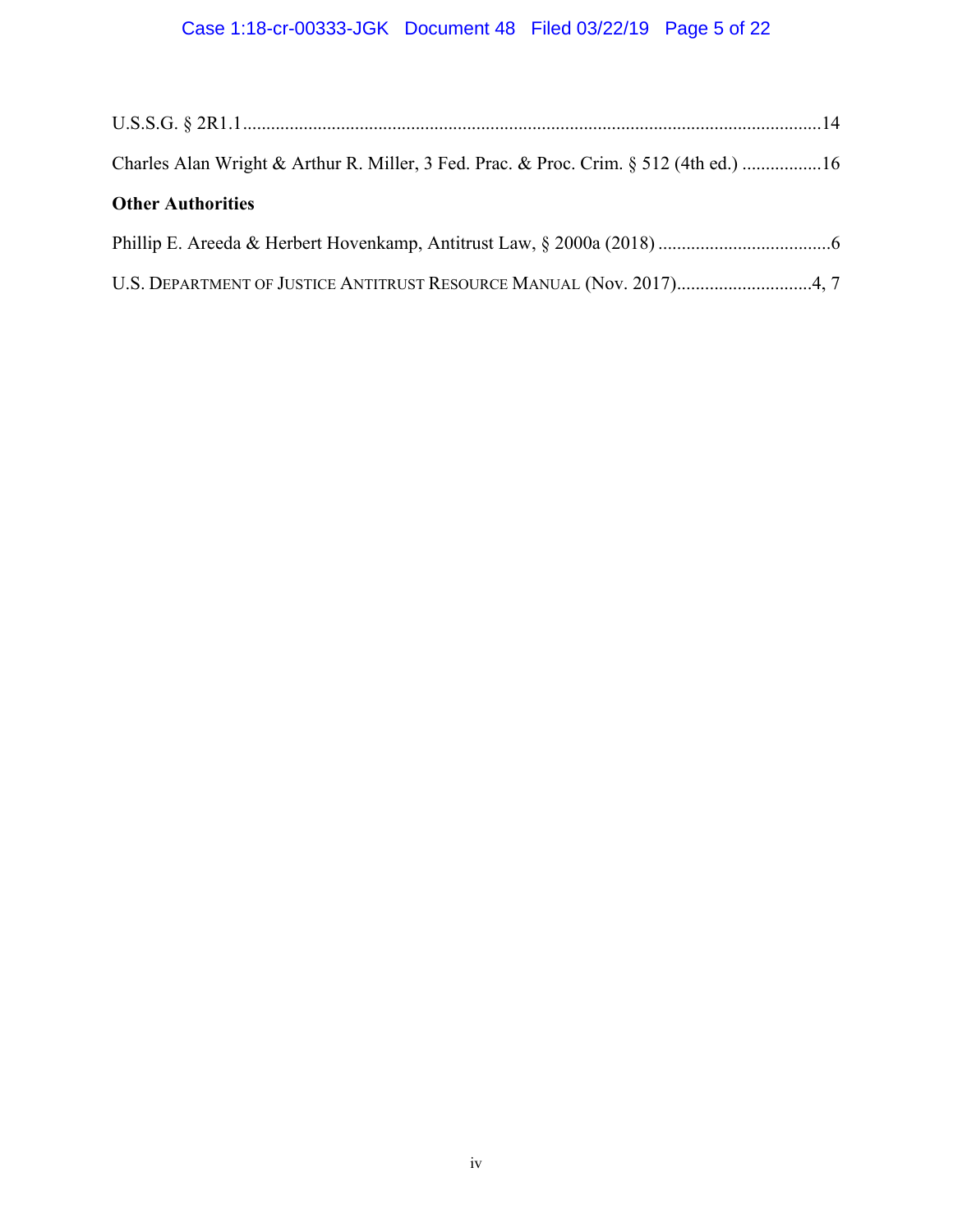#### Case 1:18-cr-00333-JGK Document 48 Filed 03/22/19 Page 6 of 22

Defendant Akshay Aiyer respectfully submits this Memorandum of Law in support of his Motion to Dismiss the Indictment as Impermissibly Duplicitous.

## **PRELIMINARY STATEMENT**

In a single count under Section 1 of the Sherman Act, the Indictment charges that Mr. Aiyer participated in a sweeping conspiracy to fix prices, and rig bids and offers, in the foreign currency exchange market. What the Government actually seeks to criminalize, however, are numerous distinct trading practices that occurred episodically and at different points in time and that cannot plausibly be charged as a single, continuing conspiracy. Prosecution under a single count is improper, and the Indictment should be dismissed as impermissibly duplicitous.

An indictment is duplicitous when it combines two or more separate crimes into a single count. The Indictment here is duplicitous because it forces multiple independent trading behaviors—behaviors that are factually and temporally disconnected and subject to different standards of antitrust scrutiny—under the umbrella of a single broad conspiracy count. According to the Government's own identification of specific conduct that may be the subject of evidence at trial, these trading practices included alleged horizontal agreements about prices to quote to customers, coordinated trading on an interdealer electronic trading platform, and transactions between two traders in a vertical, buyer-seller relationship with each other. These behaviors not only involve different fact patterns, but must also be analyzed using different legal principles.

Duplicity alone need not be fatal to an indictment; it must cause prejudice to a defendant to warrant dismissal. Mr. Aiyer is prejudiced here because, as charged, he is at risk of conviction pursuant to a verdict in which the jurors are not unanimous about the specific conduct deemed to be illegal or, separately, based solely on conduct that occurred outside the statute of limitations

- 1 -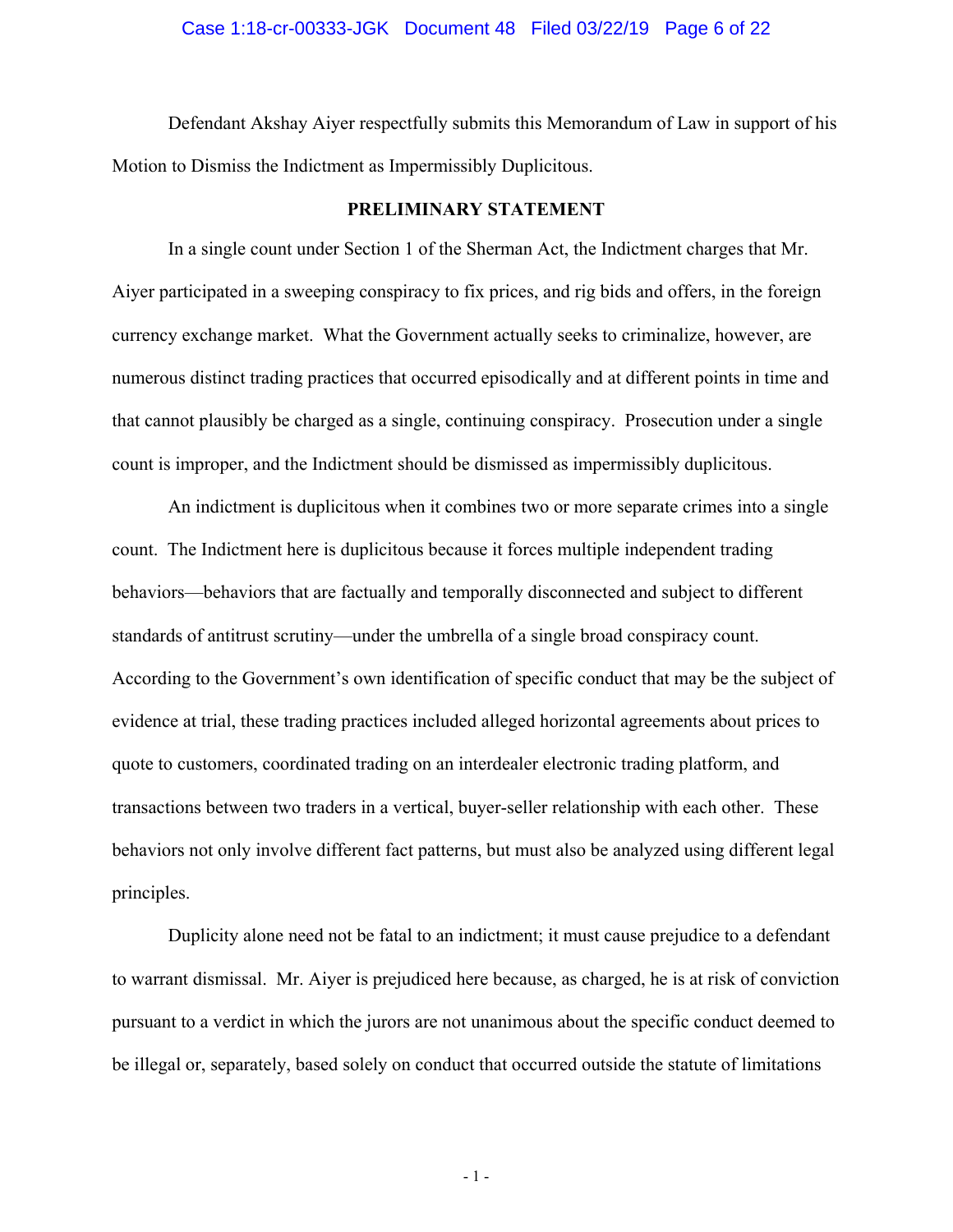## Case 1:18-cr-00333-JGK Document 48 Filed 03/22/19 Page 7 of 22

period. When fundamental concerns such as these are implicated, a duplicitous indictment cannot stand.

## **STATEMENT OF FACTS**

The Declaration of Martin Klotz ("Klotz Decl."), dated March 22, 2019 and filed simultaneously with this memorandum, contains a detailed discussion of the different types of trading behavior at issue in this case. In brief, the Indictment challenges at least the following different types of allegedly coordinated behavior by Mr. Aiyer and his alleged coconspirators:

- Agreeing on spreads to quote generally on currency transactions of different sizes (Klotz Decl.  $\P\P$  3-4);
- Agreeing on prices to quote to specific customers for specific transactions (*id.* ¶ 5);
- Coordinated trading at the "fix" (*id.* 13);
- Coordinated trading to run customer stop loss orders *(id.*  $\P$  14-16);
- Coordination between Mr. Aiyer and one of his alleged coconspirators, Jason Katz, on quoting ruble prices to Mr. Katz's customers (*id*. ¶¶ 6-12);
- Coordinated trading in the interdealer market (*id*. ¶¶ 17-19);
- Coordinated "spoofing" (*id*. ¶¶ 20-22); and
- Engaging in fictitious trades to deceive the interdealer market (*id*. ¶ 23).

## **ARGUMENT**

# **I. Legal Standard**

The rule against duplicity is straightforward: "[T]wo or more distinct crimes should not be alleged in a single count of an indictment." *United States v. Murray*, 618 F.2d 892, 896 (2d Cir. 1980). "An indictment is impermissibly duplicitous where: 1) it combines two or more distinct crimes into one count in contravention of Fed. R. Crim. P. 8(a)'s requirement that there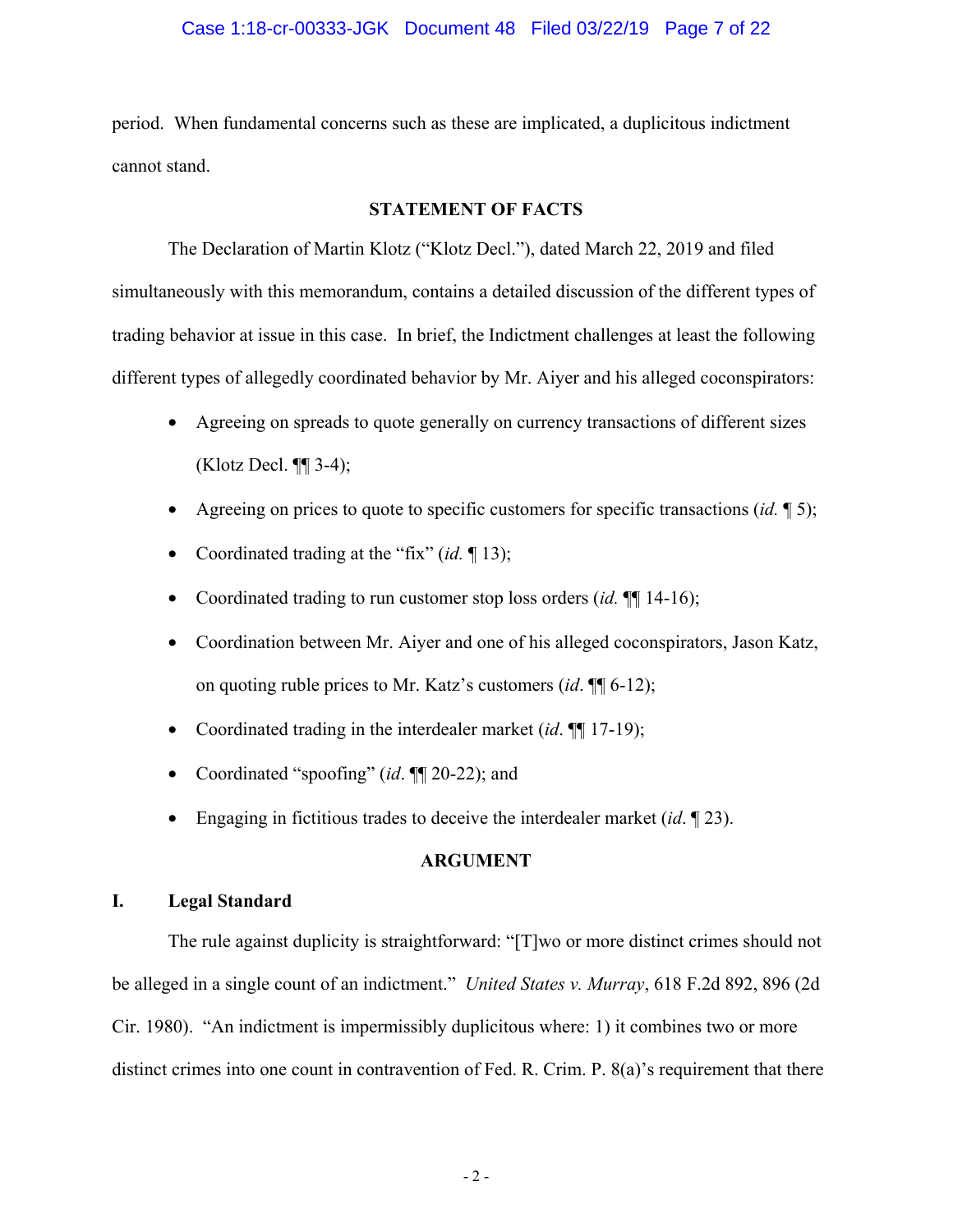### Case 1:18-cr-00333-JGK Document 48 Filed 03/22/19 Page 8 of 22

be 'a separate count for each offense,' and 2) the defendant is prejudiced thereby." *United States v. Sturdivant*, 244 F.3d 71, 75 (2d Cir. 2001) (internal citation omitted). Prejudice occurs when a "challenged indictment affects [the duplicity] doctrine's underlying policy concerns: (1) avoiding uncertainty of general guilty verdict by concealing finding of guilty as to one crime and not guilty as to other, (2) avoiding risk that jurors may not have been unanimous as to any one of the crimes charged, (3) assuring defendant adequate notice of charged crimes, (4) providing basis for appropriate sentencing, and (5) providing adequate protection against double jeopardy in subsequent prosecution." *United States v. Olmeda*, 461 F.3d 271, 281 (2d Cir. 2006) (citing *United States v. Margiotta*, 646 F.2d 729, 732-33 (2d Cir. 1981)).

Although a "conspiracy indictment presents 'unique issues' in the duplicity analysis because 'a single agreement may encompass multiple illegal objects,'" *United States v. Aracri*, 968 F.2d 1512, 1518 (2d Cir. 1992) (citing *Murray*, 618 F.2d at 896), the critical factor is whether the "acts [at issue] could be characterized as part of a single continuing scheme." *United States v. Tutino*, 883 F.2d 1125, 1141 (2d Cir. 1989). Dismissal is appropriate when an indictment alleges conduct that cannot reasonably be characterized as pursuant to one comprehensive scheme, alleges multiple conspiracies as a matter of law, or where the elements of the multiple criminal objects charged as one conspiracy require separate legal analyses. *See United States v. Nachamie*, 101 F. Supp. 2d 134, 153 (S.D.N.Y. 2000) ("[A] court could conclude, as a matter of law, that the allegations in a single conspiracy count improperly charge multiple conspiracies."); *United States v. Abakporo*, 959 F. Supp. 2d 382, 391 (S.D.N.Y. 2013) ("[T]he Government has chosen to charge two separate conspiracies in Count One … each of which has different elements. By charging both conspiracies in a single count, the Government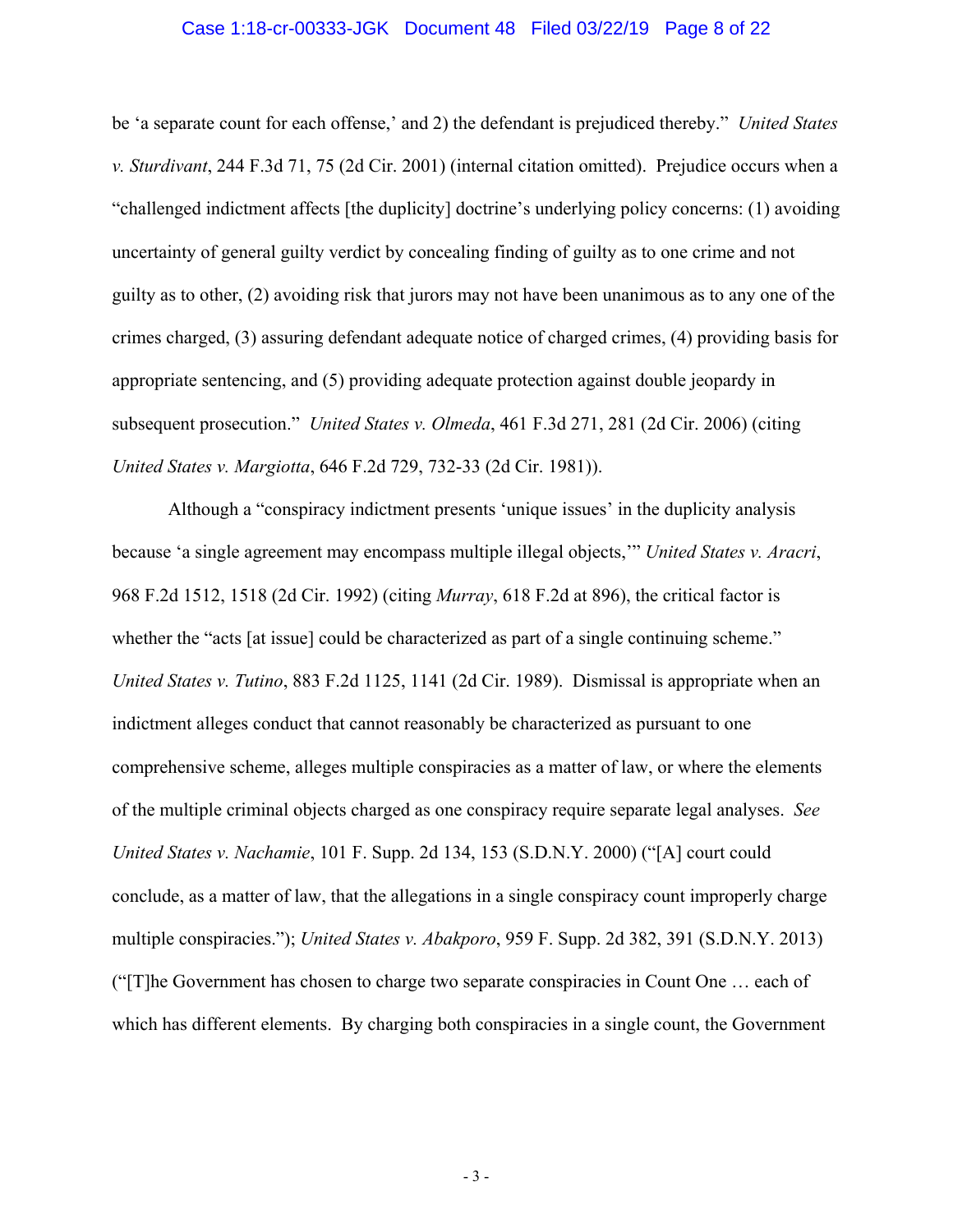### Case 1:18-cr-00333-JGK Document 48 Filed 03/22/19 Page 9 of 22

has invited the very problems to which the prohibition against duplicity is directed (jury unanimity, notice, sentencing).").

Whether an indictment is duplicitous, and whether a single conspiracy count improperly encompasses multiple conspiracies, is a legal determination properly made by the district court.<sup>1</sup> *See Nachamie*, 101 F. Supp. 2d at 153. Upon a finding of improper duplicity, "the appropriate remedy is to decouple" and "reformulate" the charges into separate counts. *Abakporo*, 959 F. Supp. 2d at 391.

Duplicity concerns are particularly important in antitrust cases. *See* U.S. DEPARTMENT OF JUSTICE ANTITRUST RESOURCE MANUAL (Nov. 2017), https://www.justice.gov/jm/antitrustresource-manual-1-attorney-generals-policy-statement ("The most difficult issue in many of these cases involves the determination of what constitutes the conspiracy. In antitrust criminal cases, it is especially important to determine whether a single, continuing conspiracy was in existence involving numerous price changes, bid awards, or markets allocated, or whether certain isolated price changes, bid awards, or markets allocated were the subjects of separate conspiracies."). Proper identification of the illegal conspiracy is crucial because different behaviors that raise possible antitrust concerns must be analyzed under different legal standards: per se condemnation and rule of reason analysis. Only per se violations are properly the subject

 $\overline{a}$ 

<sup>&</sup>lt;sup>1</sup> In assessing the Indictment's duplicity, the Court may be guided by the specific instances of trading-related conduct the Government has now identified as conduct potentially at issue at trial. On December 17, 2018, in response to Mr. Aiyer's request for a bill of particulars, the Court issued an order (the "December 17 Order," ECF No. 43) requiring the Government to identify specific instances of allegedly problematic behavior. On January 31, 2019, the Government complied with the December 17 Order by producing a list of 80 instances of trading-related conduct it may feature at trial, thereby providing further specificity as to the actual conduct at issue. (Klotz Decl. ¶ 2.)

The Court may properly consider these additional facts in deciding this motion. As the Second Circuit has made clear, when construing an indictment "common sense must control, and … [the] indictment must be read to include facts which are necessarily implied by the specific allegations made." *United States v. Stavroulakis*, 952 F.2d 686, 693 (2d Cir. 1992) (internal citation omitted).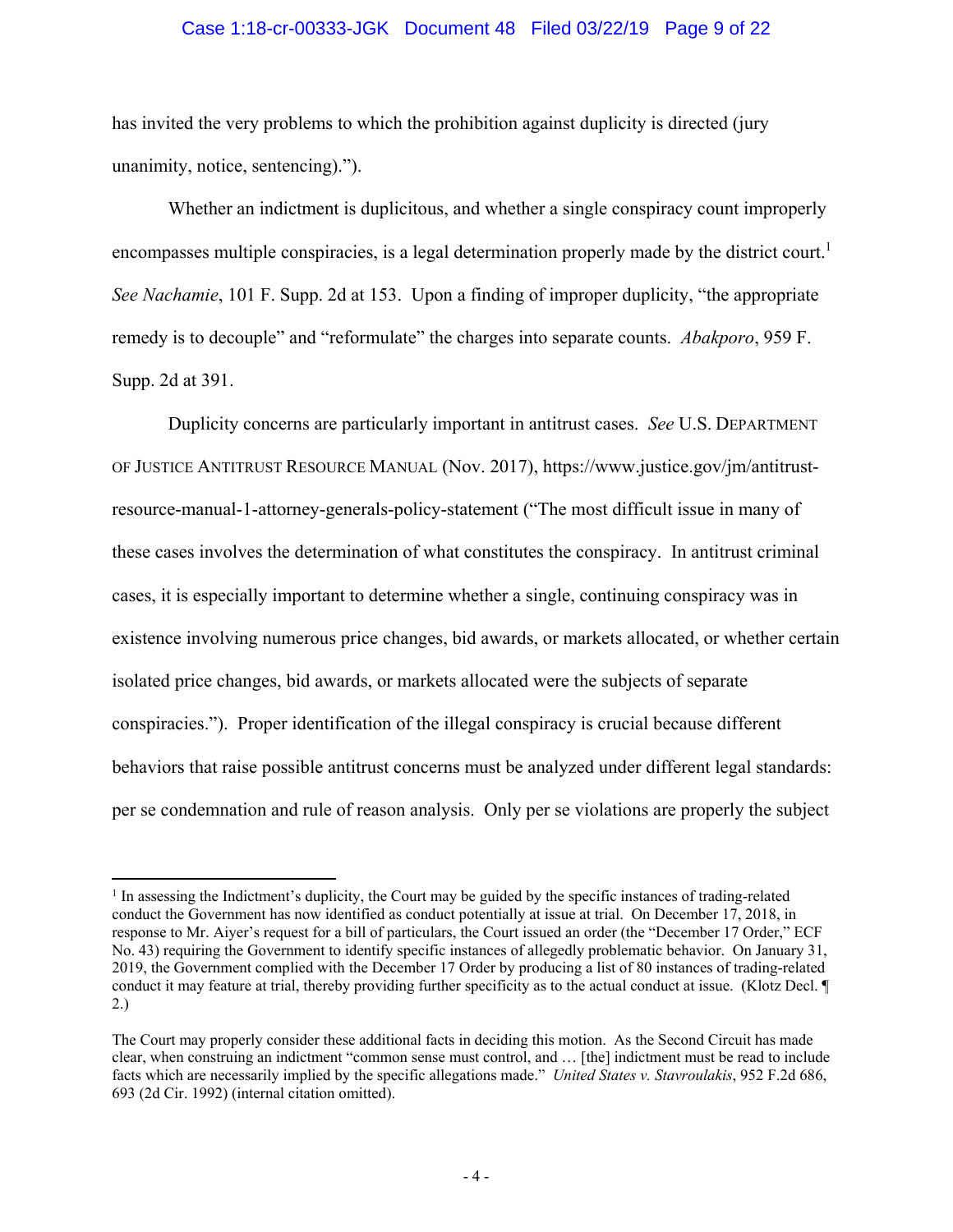## Case 1:18-cr-00333-JGK Document 48 Filed 03/22/19 Page 10 of 22

of criminal prosecution. *See United States v. U.S. Gypsum Co.*, 438 U.S. 422, 440-41 (1978) ("knowledge of likely [anticompetitive] effects" is necessary for the "imposition of criminal liability" for a Sherman Act violation, and only per se conduct has the "unquestionably anticompetitive effects" necessary to infer such knowledge); *see also id.* at 446.

The rule of reason is the presumptive mode of analysis in antitrust cases. *Texaco Inc. v. Dagher*, 547 U.S. 1, 5 (2006) ("This Court presumptively applies rule of reason analysis, under which antitrust plaintiffs must demonstrate that a particular contract or combination is in fact unreasonable and anticompetitive before it will be found unlawful."); *see also State Oil Co. v. Khan*, 522 U.S. 3, 10 (1997) (reiterating that "most antitrust claims are analyzed under a 'rule of reason'"). However, some conduct—naked horizontal price fixing, bid rigging, and customer allocation schemes—has been deemed per se unlawful, a characterization "reserved for only those agreements that are 'so plainly anticompetitive that no elaborate study of the industry is needed to establish their illegality.'" *Dagher*, 547 U.S. at 5 (internal citations omitted).

Due to these fundamentally different analytical approaches, it is improper to include both rule of reason and per se conduct in a single count, because such a count combines "separate conspiracies … which [have] different elements," thereby "invit[ing] the very problems to which the prohibition against duplicity is directed." *Abakporo*, 959 F. Supp. 2d at 391 (holding that a conspiracy indictment that conflates different types of fraud is impermissibly duplicitous).

Rule of reason and per se violations of the Sherman Act are separate actions requiring separate legal analyses and, importantly for purposes of duplicity, different elements of proof. *U.S. Gypsum Co.*, 438 U.S. at 476 (1978) (Stevens, J., concurring in part and dissenting in part) ("[T]he rule of reason requires an element in addition to proof of the agreement itself—either an actual market effect or an express purpose to affect market price."). Simply put, combining rule

- 5 -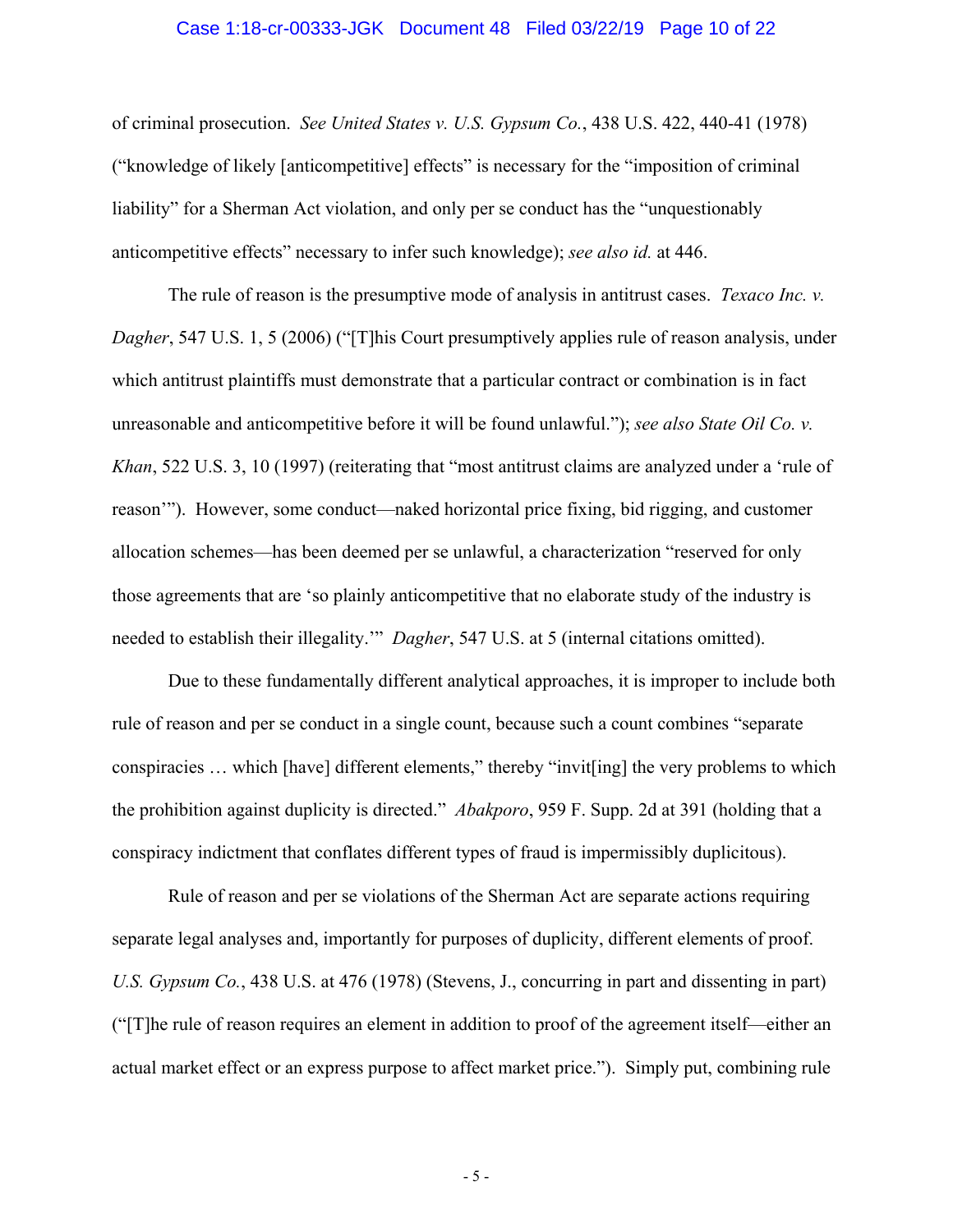of reason and per se conduct under a single count is impermissible and unworkable under the law. *See Dagher*, 547 U.S. at 5 (distinguishing between rule of reason and per se conduct); *see also Mooney v. AXA Advisors, L.L.C.*, 19 F. Supp. 3d 486, 498 (S.D.N.Y. 2014) ("Classifying the nature of the restraint alleged—and thus identifying the [antitrust] doctrine to govern the analysis—is critical at the motion to dismiss phase[.]"); Phillip E. Areeda & Herbert Hovenkamp, Antitrust Law, § 2000a (2018) ("[Conduct] must be properly characterized before the per se label can be applied.").

# **II. The Indictment Challenges Many Different Types Of Conduct That Occurred At Different Times And Are Subject To Different Types Of Analysis**

# A. The Indictment Challenges Four Different Behaviors That Are Potentially Subject To Per Se Condemnation.

Mr. Aiyer regularly quoted customers two-way prices "comprised of the 'bid' (the price at which the dealer will buy the base currency from the customer, in exchange for an agreedupon amount of the counter currency) and the 'offer' (the price at which the dealer will sell the base currency to the customer, in exchange for an agreed-upon amount of the counter currency)." (Indictment ¶ 3.) The difference between the quoted bid and offer, called the "spread," is the price of a dealer's market-making services. (Klotz Decl. ¶ 3.) The Indictment alleges that Mr. Aiyer and his coconspirators "fill[ed] customers' orders at prices that the conspirators sought to increase, decrease, and stabilize" and "agree[d] on pricing to quote to customers, including customers who had solicited competing prices in the same CEEMEA currency pair from two or more of the coconspirators." (Indictment  $\P$ [22(e), (f).)

If Mr. Aiyer and his alleged coconspirators entered into an overarching agreement to fix spreads, it would look like horizontal price fixing. (Klotz Decl. ¶ 4.) Similarly, if Mr. Aiyer and his alleged coconspirators agreed on prices to quote specific customers at specific times, this practice would look like a different type of horizontal price fixing. (*Id.* ¶ 5.) Under the antitrust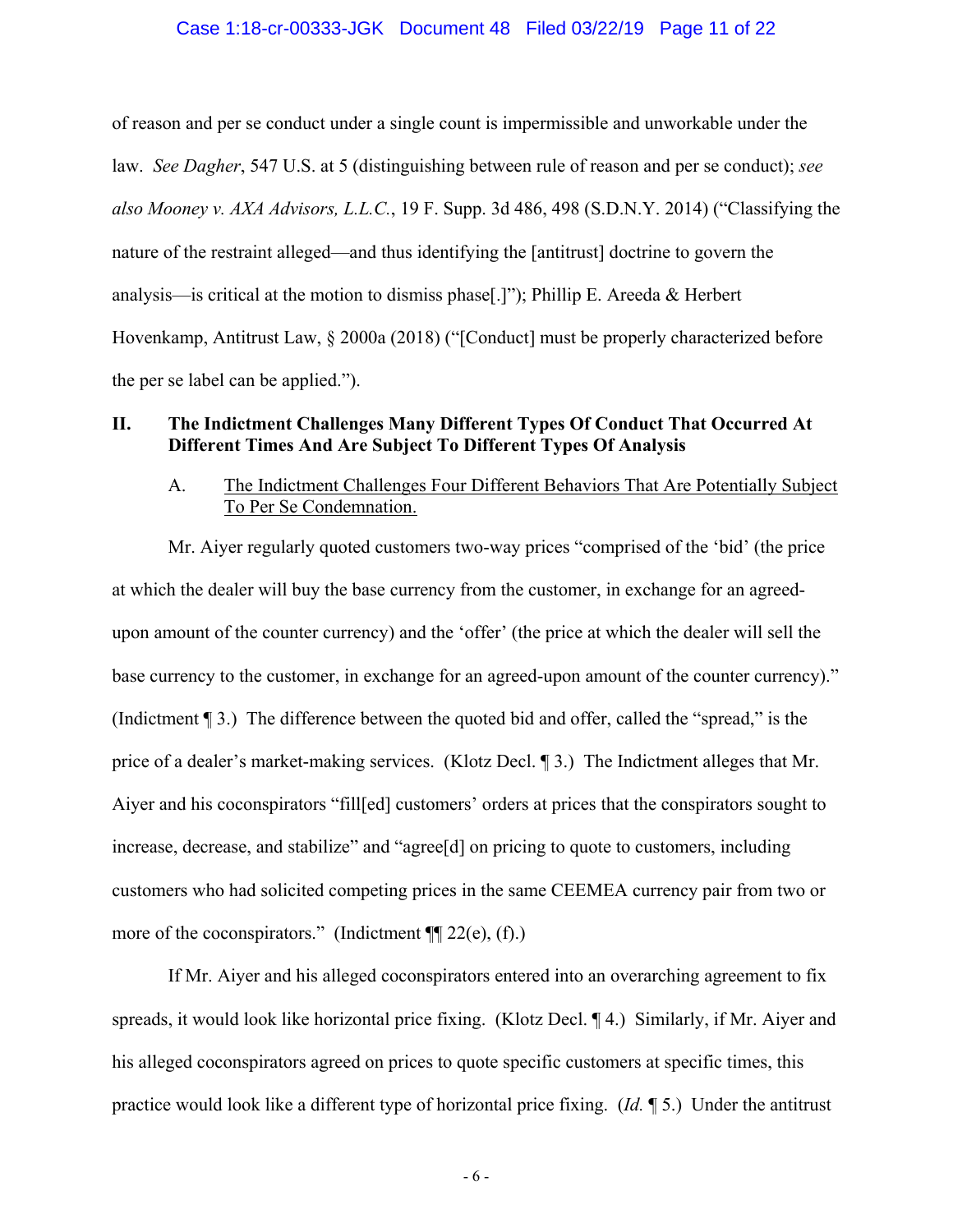### Case 1:18-cr-00333-JGK Document 48 Filed 03/22/19 Page 12 of 22

laws, naked horizontal price fixing can be a per se violation of the Sherman Act, and the two different behaviors described above could be analyzed under the per se framework. *See, e.g.*, *Dagher*, 547 U.S. at 5 ("[H]orizontal price-fixing agreements ... fall into the category of arrangements that are *per se* unlawful."); *see also* U.S. DEPARTMENT OF JUSTICE ANTITRUST RESOURCE MANUAL (Nov. 2017) ("Price fixing … [is] among the group of antitrust offenses that are considered 'per se' unreasonable restraints of trade.").

The Indictment also alleges that Mr. Aiyer and his alleged coconspirators "coordinat[ed] their bidding, offering, and trading of CEEMEA currencies in and around the times of certain fixes, in order to increase, decrease and stabilize the fix prices of CEEMEA currencies." (Indictment ¶ 22(d); Klotz Decl. ¶ 13.) To the extent the evidence shows that the alleged coconspirators agreed to manipulate fix outcomes, to their own benefit and their customers' disadvantage, this conduct could potentially be subject to per se condemnation. Finally, although the Indictment is silent on this subject, one of the allegedly problematic trading-related incidents identified by the Government is an incident in which the Government contends the alleged coconspirators coordinated their trading to run customer stop loss orders, to their own benefit and their customers' disadvantage. (*See* Klotz Decl. ¶¶ 14-16.) Depending on the evidence adduced at trial, this conduct, too, could potentially be subject to per se condemnation.

For each of these four different types of horizontal coordination of pricing or trading, a primary issue at trial will be whether the conduct actually occurred in the manner alleged by the Government. At least two of the behaviors—agreeing on spreads and running customer stop loss orders—occurred, if at all, in or before 2012, more than five years prior to the filing of the Indictment. (*Id.* ¶¶ 4, 16.)

- 7 -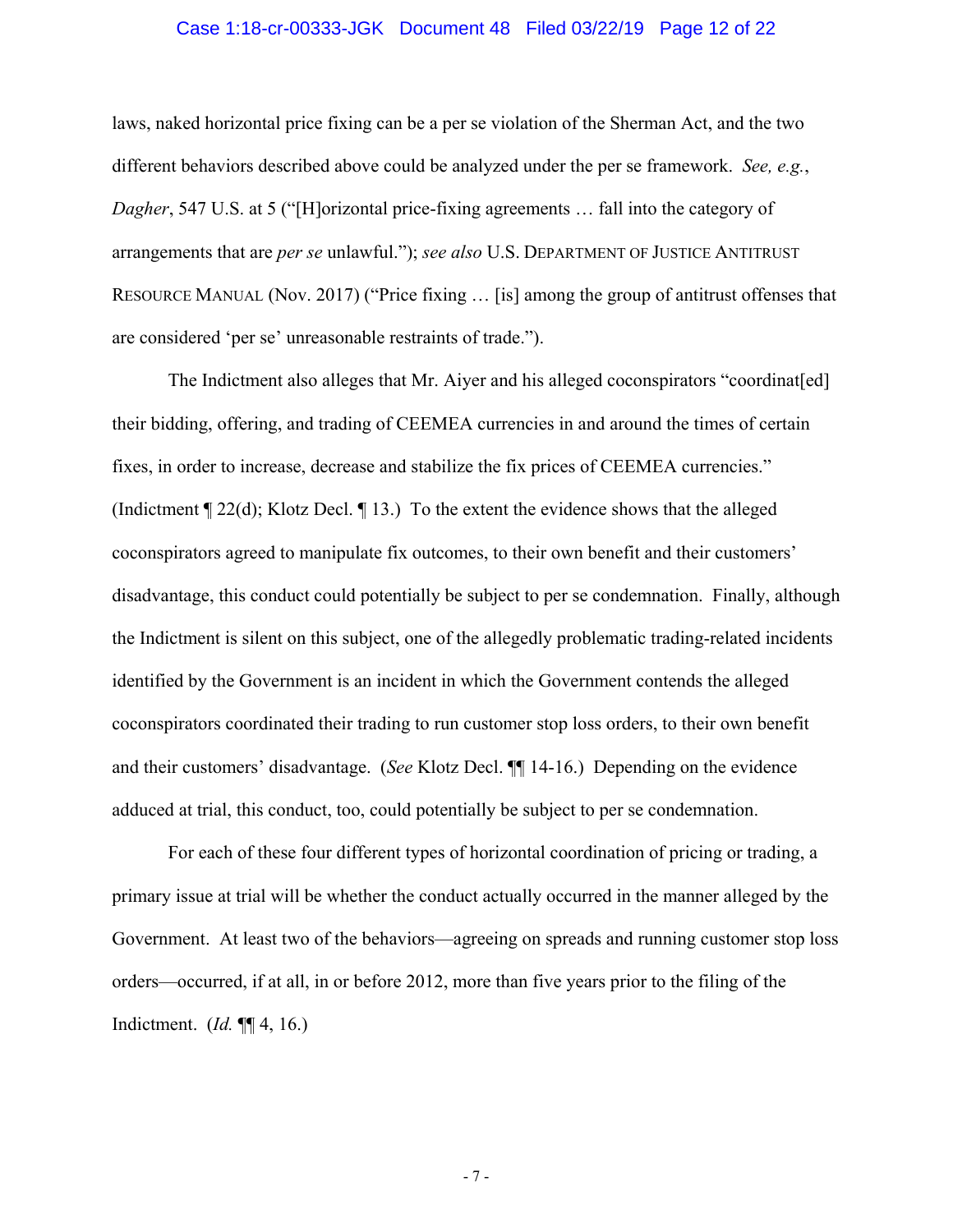# B. The Indictment Charges Multiple Types Of Information Sharing And Other Coordinated Activity That Are Subject To Rule Of Reason Analysis.

The Indictment alleges that Mr. Aiyer and his coconspirators "engag[ed] in near-daily conversations … to reveal their currency positions, trading strategies, bids and offers on Reuters, customer identities, customer limit order price levels, upcoming customer orders, and planned pricing for customer orders, among other information." (Indictment  $\P$  22(a).) As the Supreme Court has consistently held, such exchanges of information, even among competitors, do not fit into any established per se category and must be analyzed under the rule of reason. *U.S. Gypsum Co.*, 438 U.S. at 441 n.16 ("The exchange of price data and other information among competitors does not invariably have anticompetitive effects; indeed such practices can in certain circumstances increase economic efficiency and render markets more, rather than less, competitive. For this reason, we have held that such exchanges of information do not constitute a *per se* violation of the Sherman Act.") (collecting cases).

The Indictment further alleges that Mr. Aiyer and his coconspirators "coordinat[ed] their bidding, offering, and trading, including, at times, by refraining from bidding, offering, and trading against each other." (Indictment ¶¶ 22(b).) This coordination occurred "on electronic trading platforms such as Reuters and elsewhere in the interdealer market." (*Id.* ¶ 22(c).) The exact nature of this alleged coordination has now been identified by the Government, and it involves a number of distinct categories of conduct, including: refraining from trading or coordinated trading on Reuters; coordinated "spoofing"; and engaging in fictitious trades. (Klotz Decl. ¶¶ 17-23.) The Government's examples of fictitious trades, if they occurred at all, occurred in 2011, more than five years before the filing of the Indictment. (*Id.* ¶ 23.)

If they occurred, these behaviors were all related to a more general, procompetitive collaboration: "When FX traders seek to offset positions that resulted from customer orders …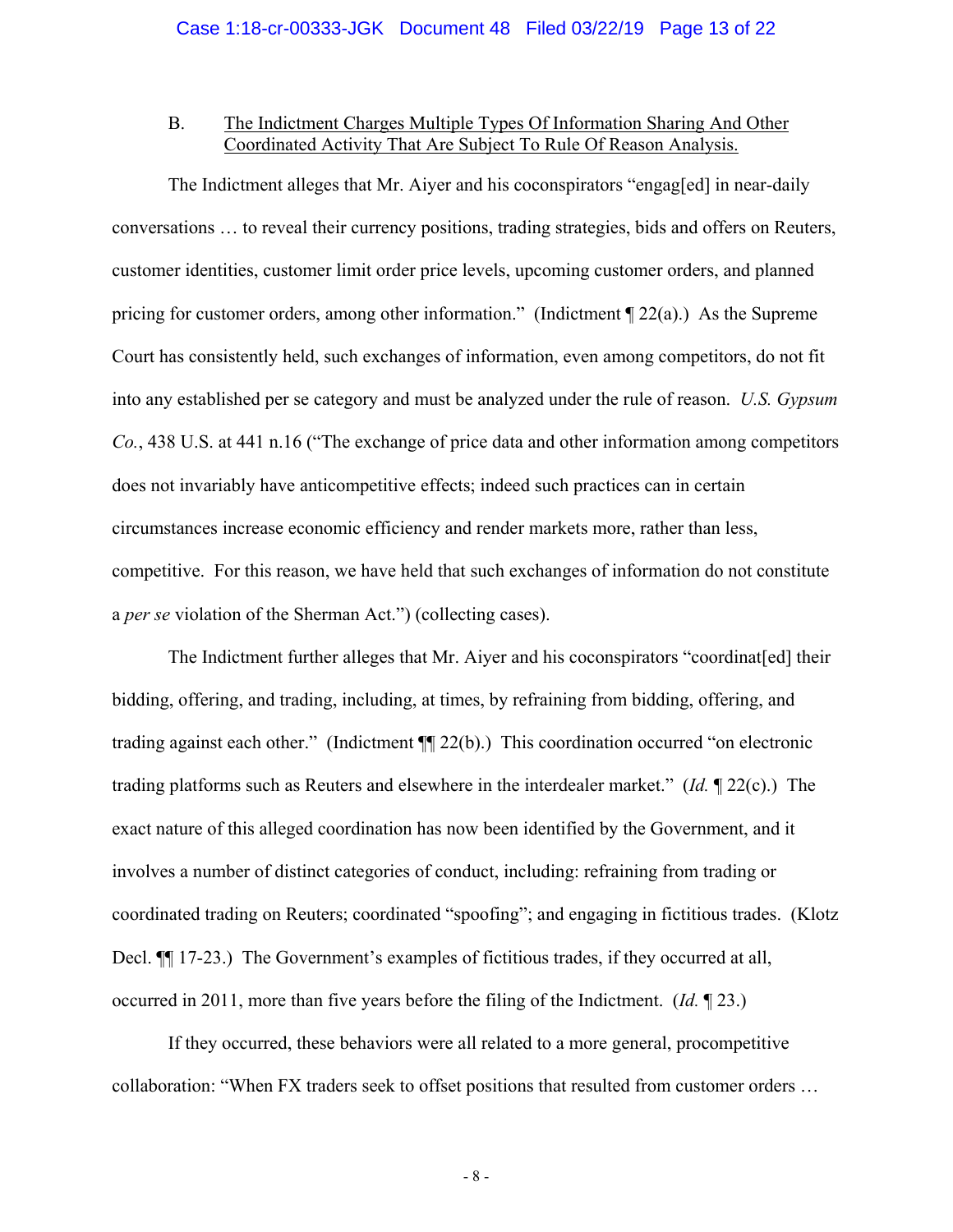## Case 1:18-cr-00333-JGK Document 48 Filed 03/22/19 Page 14 of 22

[t]hey do so by contacting each other directly[.]" (Indictment ¶ 9.) Abstaining from trading on Reuters, pulling unnecessary bids from Reuters, and sequencing trades are in furtherance of and ancillary to a broad understanding between traders that one would not misuse information provided by another in connection with a mutually-beneficial exchange of information. (Klotz Decl. **[14]** 17-19.) "A restraint is ancillary when it may contribute to the success of a cooperative venture that promises greater productivity and output. If the restraint, viewed at the time it was adopted, may promote the success of this more extensive cooperation, then the court must scrutinize things carefully under the Rule of Reason." *Polk Bros, Inc.. v. Forest City Enterprises, Inc.*, 776 F.2d 185, 189 (7th Cir. 1985) (Easterbrook, J.) (internal citations omitted).

Additionally, behaviors confined entirely to the interdealer market, with no necessary or systematic effect on aggregate end-user supply or demand, are also not properly subject to per se condemnation. This includes trade execution strategies in the interdealer market that the Government contends involved "spoofing," which occurs when a trader expresses a trading interest on Reuters opposite to that trader's actual interest in order to draw out otherwise dormant counterparties. (Klotz Decl. ¶ 20.) "Spoofing" in currency trading is not illegal. (*Id.* ¶ 22). It has no necessary or systematic impact either on long-term currency prices or on customer transaction prices (Affidavit of Prof. Richard Lyons, dated Mar. 21, 2019, ¶ 35), and it may have procompetitive effects. (Affidavit of Prof. Dennis Carlton, dated Mar. 22, 2019, ¶¶ 27, 32.)

Even assuming price impacts ultimately resulted from this interdealer activity, the per se standard would still be inappropriate, as per se price fixing does not occur unless "a conspiracy was formed *for the purpose of price-fixing.*" *Apex Oil Co. v. DiMauro*, 713 F. Supp. 587, 597 (S.D.N.Y. 1989) (emphasis in original); *see also id.* at 596 ("[C]ourts have not applied the *per se* rule to instances of constructive price-fixing, that is, if the purpose of the alleged conspiracy is

- 9 -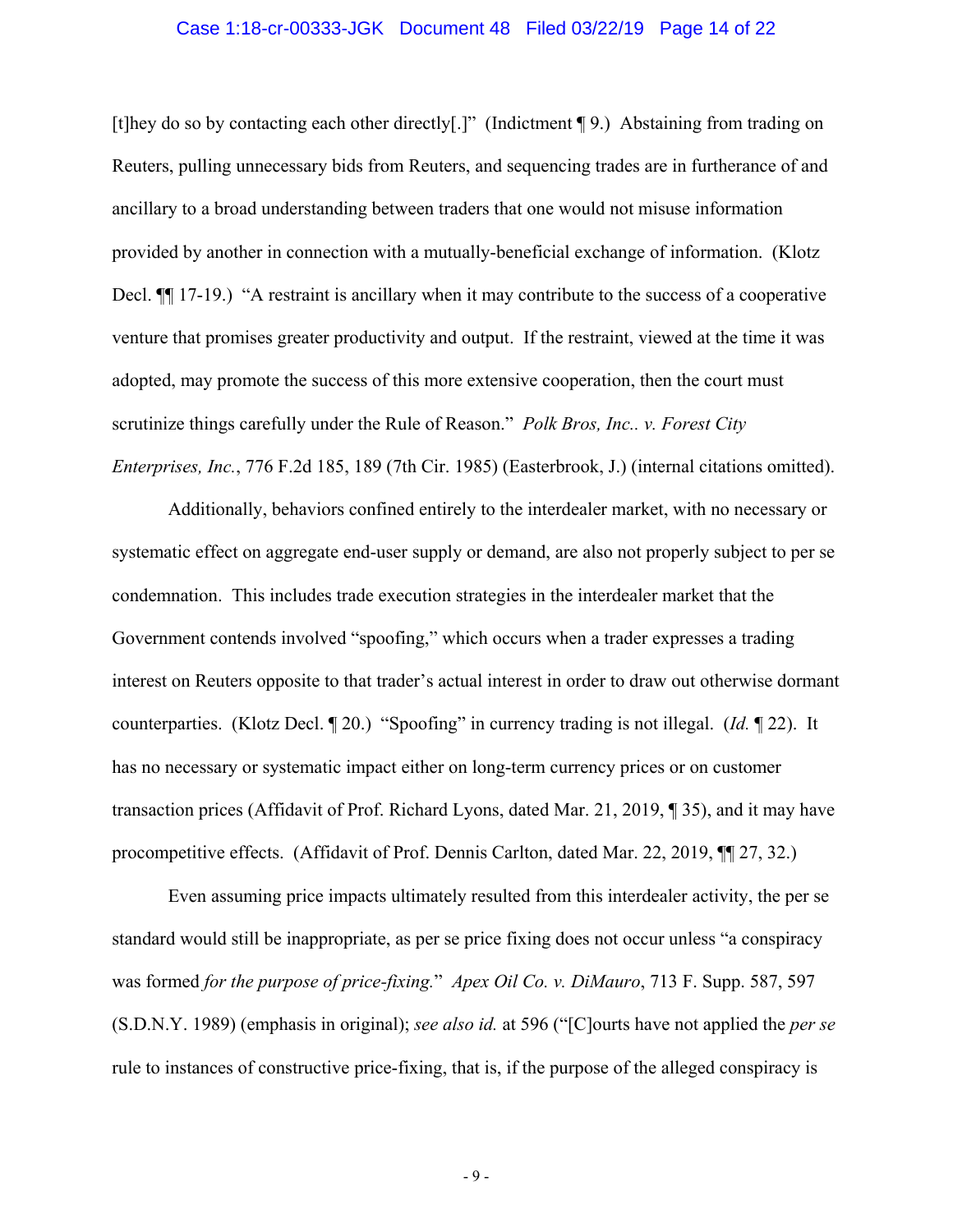### Case 1:18-cr-00333-JGK Document 48 Filed 03/22/19 Page 15 of 22

not price-fixing, but prices are nevertheless affected by the challenged behavior, that behavior must be judged under the Rule of Reason.") (collecting cases); *Board of Trade of City of Chicago v. United States*, 246 U.S. 231, 240 (1918) (interdealer conduct having "no appreciable effect on general market prices" does not violate the antitrust laws).

## C. The Indictment Challenges Information Sharing Or Coordinated Trading Where The Relationship Between The Parties Is A Vertical, Buyer-Seller Relationship.

The Government's identification of conduct pursuant to the December 17 Order shows that the Indictment's allegation of "agree[ments] on pricing to quote to customers" (Indictment ¶ 22(f)) includes a large number of instances where Mr. Aiyer and the agreeing party were situated vertically in the market. The clearest example of this involves trading in the ruble. (Klotz Decl. ¶¶ 6-12.) The trading-related instances that the Government has identified include numerous instances in which Mr. Katz used Mr. Aiyer as a wholesaler to fill a ruble order that originated with a customer who did not approach Mr. Aiyer directly. (*Id.* ¶ 10.) Under these circumstances, Mr. Aiyer and Mr. Katz (or any similarly situated trader) are not competitors at the same level of the industry—i.e., they are not traders competing for the same customer's business—but instead occupy different levels of the market, making their relationship vertical. Conduct that occurs within a vertical arrangement must be analyzed under the rule of reason. *Leegin Creative Leather Prods., Inc. v. PSKS, Inc.*, 551 U.S. 877, 907 (2007) ("Vertical price restraints are to be judged according to the rule of reason.").

In a few related incidents, a customer approached both Mr. Katz and Mr. Aiyer simultaneously, either directly or through a broker, and the Government contends that the two agreed on who should quote what price to the customer. (Klotz Decl. ¶ 11.) Even if this occurred as alleged, the relationship between Mr. Katz and Mr. Aiyer was still a vertical one in which Mr. Katz looked to Mr. Aiyer to do an offsetting transaction in the event Mr. Katz won the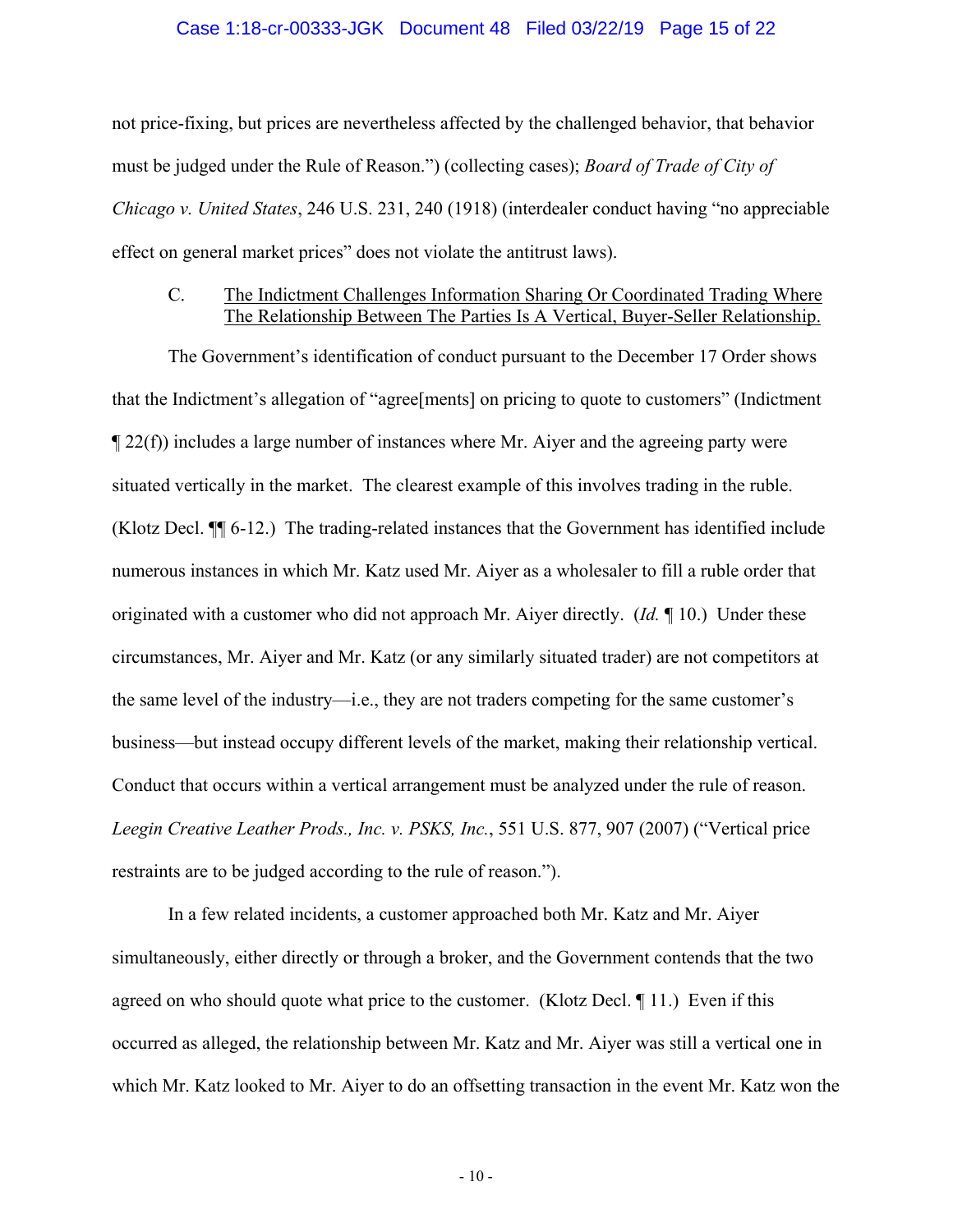customer order. (*Id.*) The discussions, accordingly, remain governed by the rule of reason. *Gatt Commc'ns, Inc. v. PMC Assocs., L.L.C.*, No. 10 CIV. 8 DAB, 2011 WL 1044898, at \*2 (S.D.N.Y. Mar. 10, 2011), *aff'd on other grounds*, 711 F.3d 68 (2d Cir. 2013) ("[C]laims alleging a vertical relationship or mixed vertical and horizontal relationships must be evaluated under the rule of reason.").

The allegations pertaining to the ruble also show that the single conspiracy charged by the Indictment is not plausible. While the Government has identified numerous instances of what it believes to be problematic trading in the ruble, none of these involve trading activity between Mr. Aiyer and Mr. Williams. (Klotz Dec. ¶ 12.) The Government has identified a handful of instances in which Mr. Cummins consulted Mr. Aiyer about how to price a customer ruble transaction, but Mr. Cummins was not responsible for ruble trading and cannot plausibly be considered a member of an ongoing conspiracy to suppress competition in ruble transactions. (*Id.*) The alleged ruble conspiracy is confined entirely to trading between Mr. Aiyer and Mr. Katz. To the extent the Indictment charges Mr. Aiyer with conspiring to suppress competition in ruble transactions, this conduct cannot properly be included within a single overarching conspiracy also involving Mr. Cummins and Mr. Williams.

## D. On A Standalone Basis, Many Of The Behaviors Challenged By The Indictment Could Not Be Prosecuted For Statute Of Limitations Reasons.

Many of the behaviors challenged by the Indictment occurred, if at all, only at specific times more than five years prior to the Indictment. These include discussions of an agreement to fix spreads (2012), coordinated stop loss running (2012), coordinated pricing to specific ruble customers (2010), and engaging in fictitious trades (2011). These activities are very different from each other and very different from other activities that occurred within the statute of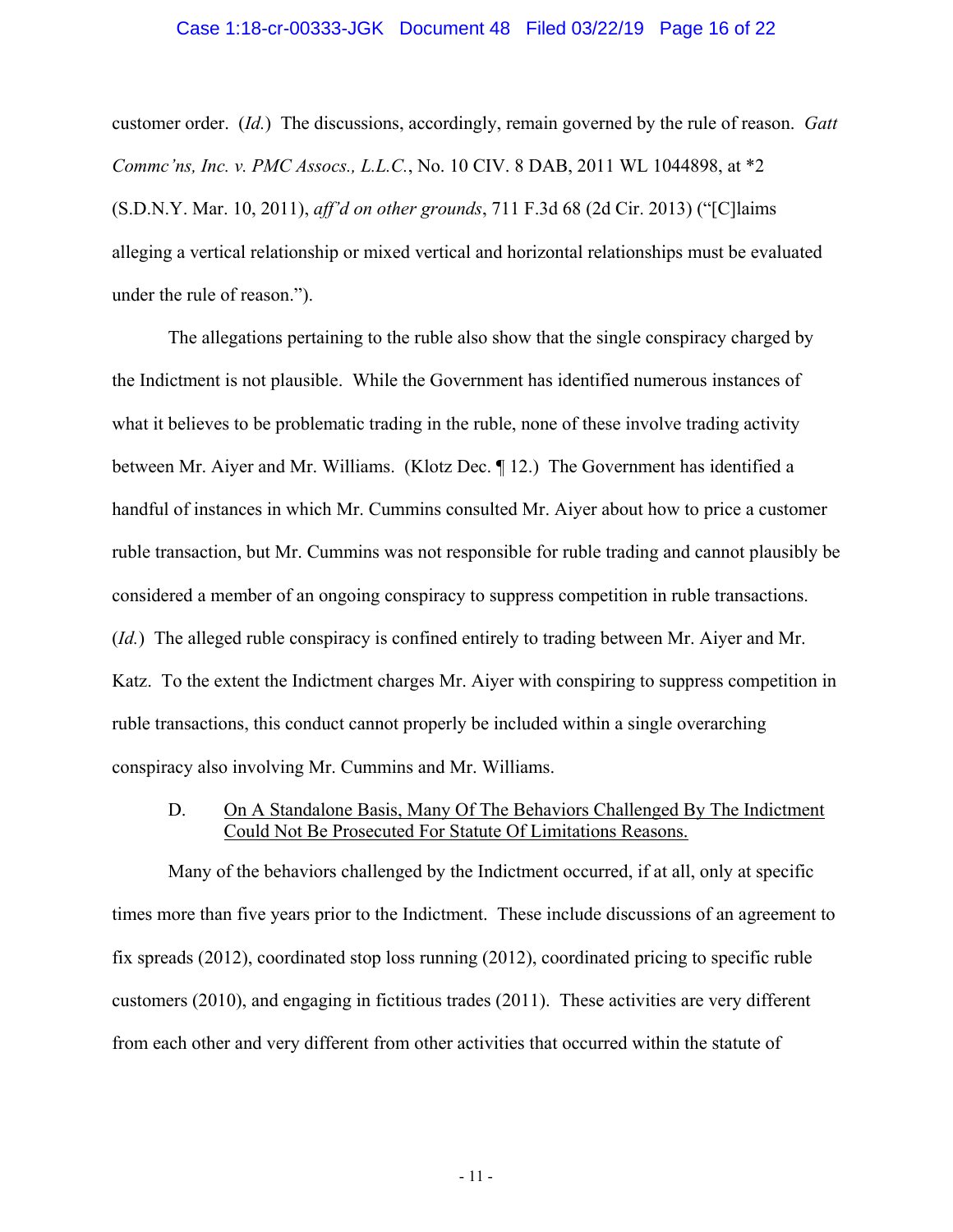## Case 1:18-cr-00333-JGK Document 48 Filed 03/22/19 Page 17 of 22

limitations. They can be charged in this Indictment only if they are in fact part of a single conspiracy that continued into the statute of limitations period.

\* \* \* \* \*

While some of these distinct behaviors may properly be alleged as independent Sherman Act violations, they must be charged separately, as the conduct cannot reasonably be construed as "a single continuing scheme." *Tutino*, 883 F.2d at 1141. Even if some factual overlap exists, the conduct described in the Indictment's single count contains "separate conspiracies" with "different elements," *Abakporo*, 959 F. Supp. 2d at 391, especially because rule of reason and per se antitrust violations have different elements of proof. *U.S. Gypsum Co.*, 438 U.S. at 476. Because the collection of conduct that the Indictment describes cannot have been part of one broad scheme, and cannot be deemed illegal through the application of a single set of legal principles, the Indictment "combines two or more distinct crimes into one count in contravention of Fed. R. Crim. P. 8(a)" and is duplicitous. *Sturdivant*, 244 F.3d at 75.

# **III. Mr. Aiyer Is Prejudiced By The Duplicitous Indictment**

The Indictment's improper commingling of different behaviors under a single count implicates Rule 8(a)'s core policy concerns. Specifically, trying this case under the Indictment in its present form puts Mr. Aiyer at risk that a general guilty verdict "will not reveal whether the jury found defendant guilty of only one crime and not the other" and will not "indicate whether the jury found defendant guilty without having reached an unanimous verdict on the commission of a particular offense." *Murray*, 618 F.2d at 896. The Indictment's duplicity also poses the risk that Mr. Aiyer will be convicted of time-barred conduct. Finally, a conviction under the current Indictment would create serious sentencing issues.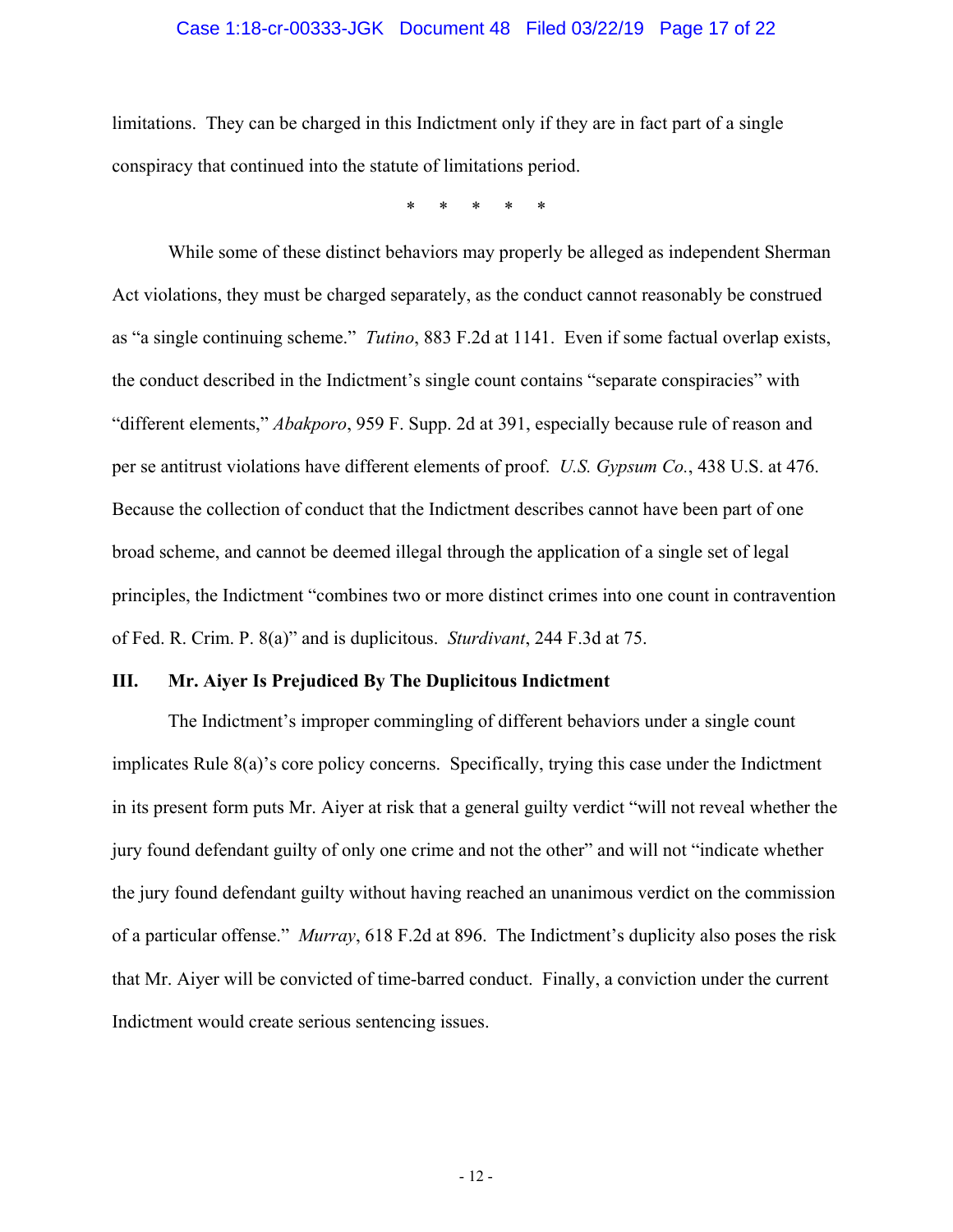## A. Uncertainty In A Guilty Verdict And Jury Unanimity

If Mr. Aiyer were convicted under the Indictment in its present form, the precise conduct on which the guilty verdict was based would be unclear. Such a verdict would not reflect whether the jury determined, for example, that there had been an agreement to fix spreads (Indictment ¶¶ 22(e), (f)), or merely an agreement to exchange pricing information (*id.* ¶ 22(a)). "[A]voiding the uncertainty of whether a general verdict of guilty conceals a finding of guilty as to one crime and a finding of not guilty as to another" is a core "policy consideration" underlying the duplicity doctrine. *Margiotta*, 646 F.2d at 733.

Even more concerning, a jury could find Mr. Aiyer guilty despite a lack of unanimity. If some jurors were to vote to convict only for fixing spreads, others only for exchanging pricing information, and others only for vertical conduct trading the ruble, for example, a guilty verdict would result despite a failure to reach a unanimous decision as to what behavior was actually illegal, or even as to what behavior actually occurred. Because the Indictment creates this "risk that the jurors may not have been unanimous as to any one of the crimes charged," it cannot stand. *Id.*

# B. Statute Of Limitations Implications

Courts have recognized that a duplicitous indictment may prejudice a defendant when it joins time-barred offenses with offenses that occurred within the limitations period. *United States v. Burfoot*, 899 F.3d 326, 337 (4th Cir. 2018) ("When an indictment impermissibly joins separate offenses that occurred at different times, prosecution of the earlier acts may be barred by the statute of limitations."); *see also United States v. Wirsing*, 719 F.2d 859, 870-71 (6th Cir. 1983) (Porter, J., dissenting) (explaining that a defendant may be prejudiced by duplicity if one of the separate conspiracies ended before the onset of the limitations period). This is precisely what the Indictment does here. By improperly joining all alleged acts under one unreasonably

- 13 -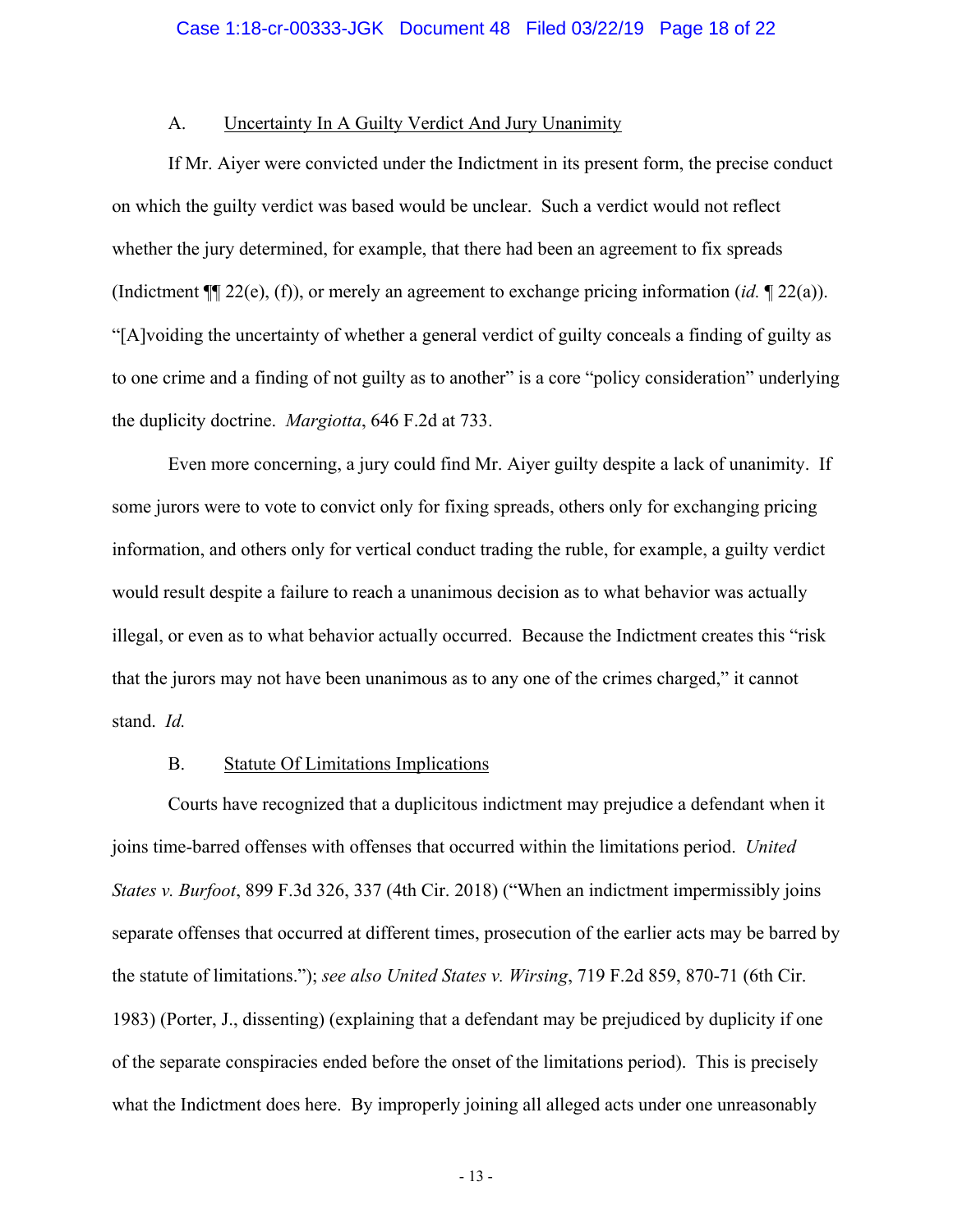### Case 1:18-cr-00333-JGK Document 48 Filed 03/22/19 Page 19 of 22

broad conspiracy, the Indictment's duplicity threatens to deprive Mr. Aiyer of the protection provided by the statute of limitations.

For example, under Indictment  $\P$ [22(e) and (f), the Government has alleged a conspiracy to fix spreads, i.e., a horizontal price fixing conspiracy. (*See supra* p. 6-7.) But as the Government's identification of specific conduct confirms, all discussions of fixing spreads among Mr. Aiyer and his alleged coconspirators occurred in or before 2012. (Klotz Decl. ¶ 4.) Because the Indictment impermissibly joins a conspiracy to fix spreads with separate acts—such as the exchange of pricing information under Indictment  $\P$  22(a)—if a jury reached a guilty verdict on the basis of fixing spreads, Mr. Aiyer could be found guilty due solely to conduct that occurred outside the confines of the statute of limitations. *See* 18 U.S.C. 3282 (2018) (setting a five-year statute of limitations for non-capital crimes); *see also United States v. Beard*, 713 F. Supp. 285, 291 (S.D. Ind. 1989) (dismissing one count of an indictment "to the extent that that count attempts to indict [the defendant] for acts … that were completed more than five years before the date of the indictment"). To avoid such a result, the Indictment's separate conspiracies should be decoupled.

## C. Appropriate Sentencing

Sentencing under the Sherman Act is based in large part on the volume of commerce attributable to the violation at issue. U.S.S.G. § 2R1.1; *see also* U.S.S.G. § 2R1.1 (Comment) ("The offense levels are not based directly on the damage caused or profit made by the defendant because damages are difficult and time consuming to establish. The volume of commerce is an acceptable and more readily measurable substitute."). A verdict stemming from a duplicitous indictment would be impossible to interpret to determine the relevant effects on commerce. *See, e.g.*, *United States v. SKW Metals & Alloys, Inc.*, 195 F.3d 83, 91 (2d Cir. 1999) ("If the conspiracy was a non-starter, or if during the course of the conspiracy there were intervals when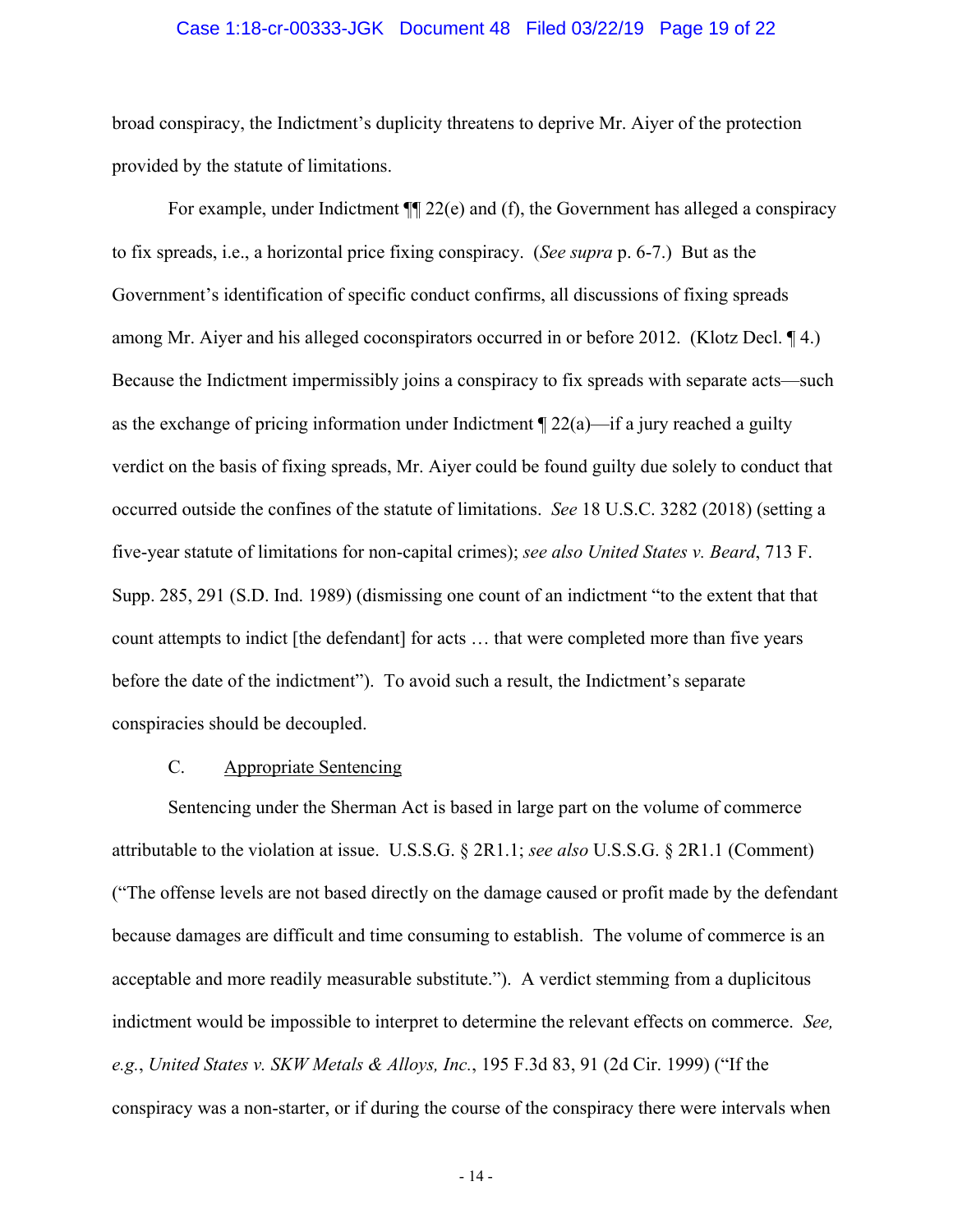### Case 1:18-cr-00333-JGK Document 48 Filed 03/22/19 Page 20 of 22

the illegal agreement was ineffectual and had no effect or influence on prices, then sales in those intervals are not 'affected by' the illegal agreement, and should be excluded from the volume of commerce calculation."). Here, a guilty verdict would provide no information about which conduct resulted in the conviction and what the market impact of that conduct was (e.g., customer-facing price fixing versus conduct in the interdealer market), and therefore would not "provid[e] the basis for appropriate sentencing." *Margiotta*, 646 F.2d at 733.

# **IV. No Alternative Remedies Can Alleviate The Prejudice Mr. Aiyer Would Suffer If Tried Under The Duplicitous Indictment**

Short of dismissal, there is no remedy that could mitigate the prejudice to Mr. Aiyer if this case proceeds to trial on the duplicitous Indictment. While "multiple conspiracy" jury instructions have been used when an indictment comingles more than one conspiracy, the purpose of such an instruction "is to avoid any 'spill over effect of permitting testimony regarding one conspiracy to prejudice the mind of the jury against the defendant who is not part of that conspiracy but another.'" *United States v. Ulbricht*, No. 14-CR-68 KBF, 2015 WL 413426, at \*1 (S.D.N.Y. Feb. 2, 2015) (citing *United States v. Restrepo*, 547 F. App'x 34, 40 (2d Cir. 2013)). The risk of spillover, or guilt by association, is the only justification the Second Circuit has recognized for use of a multiple conspiracies jury instruction. *Id.* at \*1 (collecting cases). This justification does not apply in the trial of a single defendant, and, even if it did, would not provide any relief to Mr. Aiyer, as spillover is not the prejudice from which he seeks relief.

Similarly, special interrogatories would be inappropriate here. As a general matter, special interrogatories are disfavored in federal criminal cases. *United States v. Bell*, 584 F.3d 478, 484 (2d Cir. 2009); *see also Black v. United States*, 561 U.S. 465, 472 (2010) ("Although not dispositive, the absence of a Criminal Rule authorizing special verdicts counsels caution.");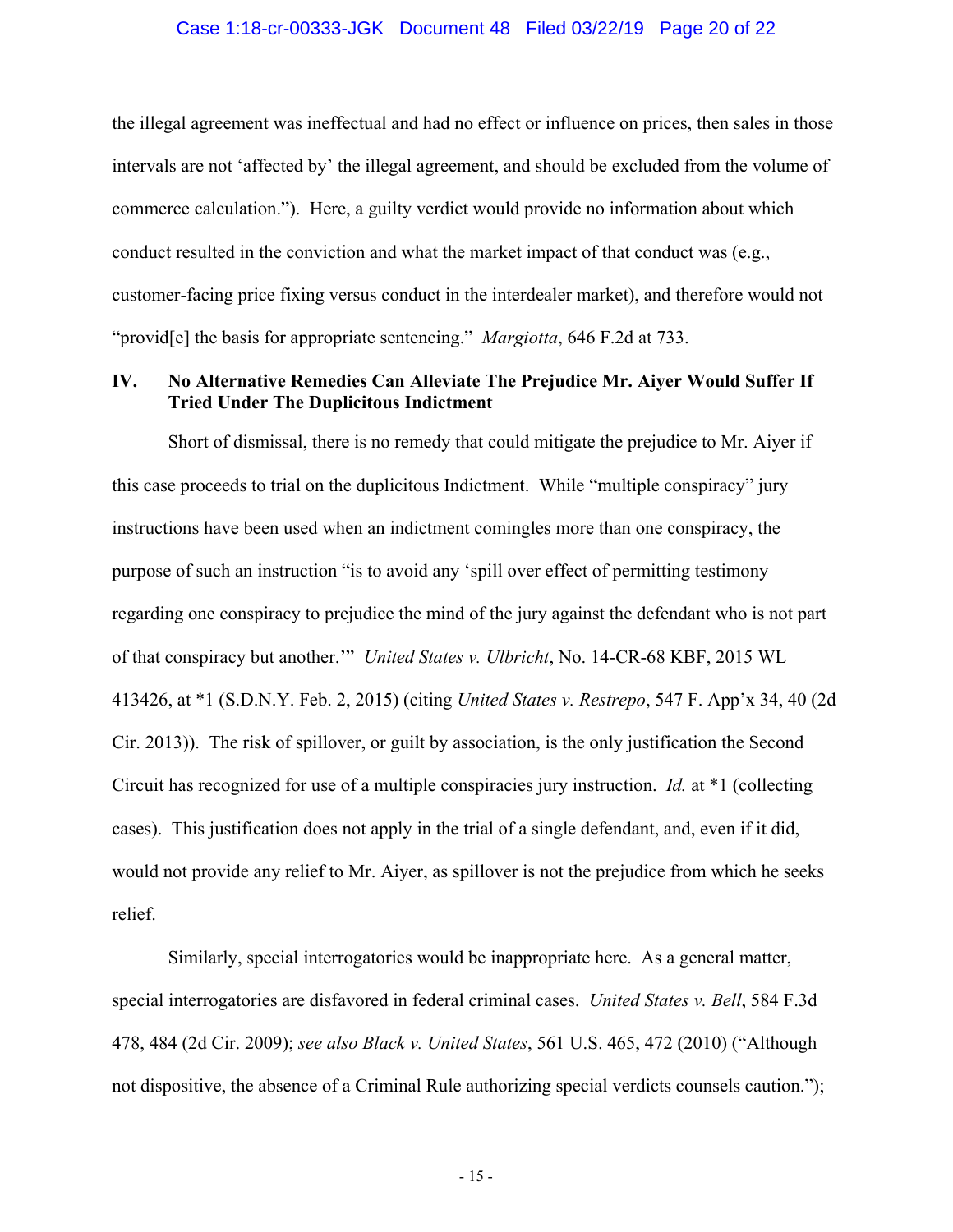### Case 1:18-cr-00333-JGK Document 48 Filed 03/22/19 Page 21 of 22

*United States v. Yakobowicz*, 427 F.3d 144, 152 (2d Cir. 2005) ("[G]eneral verdicts are strongly preferred."); Charles Alan Wright & Arthur R. Miller, 3 Fed. Prac. & Proc. Crim. § 512 (4th ed. 2018) ("Criminal law favors general verdicts over special verdicts."). Special interrogatories not only have the "potential for confusing the jury," *United States v. Pierce*, 479 F.3d 546, 551 (8th Cir. 2007), but their use "invades the province of the jury." *United States v. Wilson*, 629 F.2d 439, 443 (6th Cir. 1980) (collecting cases) (internal quotation marks omitted).

Special interrogatories might also be ineffective here, and they might merely add confusion to an already complex case. The use of special interrogatories would require the jury to plot a variety of distinct, complicated trading behaviors challenged by the Indictment and apply different types of antitrust analysis to them. This complicated analysis would heighten the precise risks that cause special interrogatories to be disfavored. Because the special interrogatories would be so complex, they likely would not eliminate the prejudice to Mr. Aiyer of this duplicitous Indictment. *See United States v. Cataldo*, No. S-84-CR-809 (JFK), 1990 WL 134896, at \*2 (S.D.N.Y. Sept. 11, 1990) ("Interrogatories of the specificity suggested . . . would unduly confuse the jury and further complicate an already complex [conspiracy] trial."). The only remedy for this prejudice is to decouple the duplicitous Indictment into separate counts.